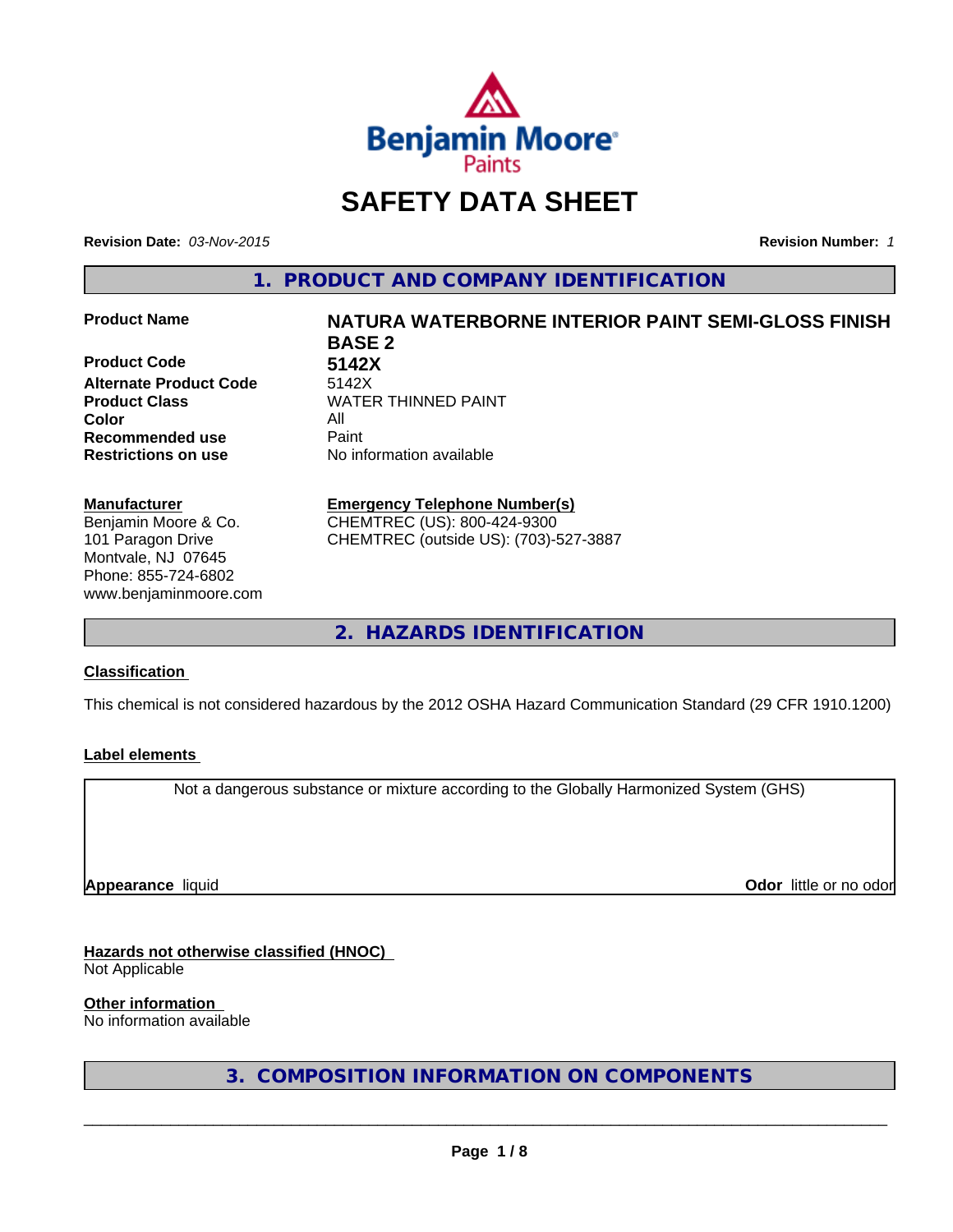| .<br>Chemical Name     | <b>CAS-No</b>                  | Weight %<br>(max<br>70 ° |
|------------------------|--------------------------------|--------------------------|
| , dioxide<br>∖ itanium | 13463.<br>$\sim$<br>-<br>. s-n |                          |
| <b>Kaolin</b>          | 1332-58-7                      | . .                      |

\_\_\_\_\_\_\_\_\_\_\_\_\_\_\_\_\_\_\_\_\_\_\_\_\_\_\_\_\_\_\_\_\_\_\_\_\_\_\_\_\_\_\_\_\_\_\_\_\_\_\_\_\_\_\_\_\_\_\_\_\_\_\_\_\_\_\_\_\_\_\_\_\_\_\_\_\_\_\_\_\_\_\_\_\_\_\_\_\_\_\_\_\_

|                                                  | 4. FIRST AID MEASURES                                                                              |
|--------------------------------------------------|----------------------------------------------------------------------------------------------------|
| <b>General Advice</b>                            | No hazards which require special first aid measures.                                               |
| <b>Eye Contact</b>                               | Rinse thoroughly with plenty of water for at least 15 minutes and consult a<br>physician.          |
| <b>Skin Contact</b>                              | Wash off immediately with soap and plenty of water removing all contaminated<br>clothes and shoes. |
| <b>Inhalation</b>                                | Move to fresh air. If symptoms persist, call a physician.                                          |
| Ingestion                                        | Clean mouth with water and afterwards drink plenty of water. Consult a physician<br>if necessary.  |
| <b>Most Important</b><br><b>Symptoms/Effects</b> | None known.                                                                                        |
| <b>Notes To Physician</b>                        | Treat symptomatically.                                                                             |
|                                                  |                                                                                                    |

**5. FIRE-FIGHTING MEASURES**

| <b>Suitable Extinguishing Media</b>                                                          | Use extinguishing measures that are appropriate to local<br>circumstances and the surrounding environment.                                   |  |
|----------------------------------------------------------------------------------------------|----------------------------------------------------------------------------------------------------------------------------------------------|--|
| <b>Protective Equipment And Precautions For</b><br><b>Firefighters</b>                       | As in any fire, wear self-contained breathing apparatus<br>pressure-demand, MSHA/NIOSH (approved or equivalent)<br>and full protective gear. |  |
| <b>Specific Hazards Arising From The Chemical</b>                                            | Closed containers may rupture if exposed to fire or<br>extreme heat.                                                                         |  |
| <b>Sensitivity To Mechanical Impact</b>                                                      | No.                                                                                                                                          |  |
| <b>Sensitivity To Static Discharge</b>                                                       | No.                                                                                                                                          |  |
| <b>Flash Point Data</b><br>Flash Point (°F)<br>Flash Point (°C)<br><b>Flash Point Method</b> | Not applicable<br>Not applicable<br>Not applicable                                                                                           |  |
| <b>Flammability Limits In Air</b>                                                            |                                                                                                                                              |  |
| <b>Lower Explosion Limit</b><br><b>Upper Explosion Limit</b>                                 | Not applicable<br>Not applicable                                                                                                             |  |
| <b>NFPA</b><br>Health: 1<br><b>Flammability: 0</b>                                           | <b>Instability: 0</b><br>Special: Not Applicable                                                                                             |  |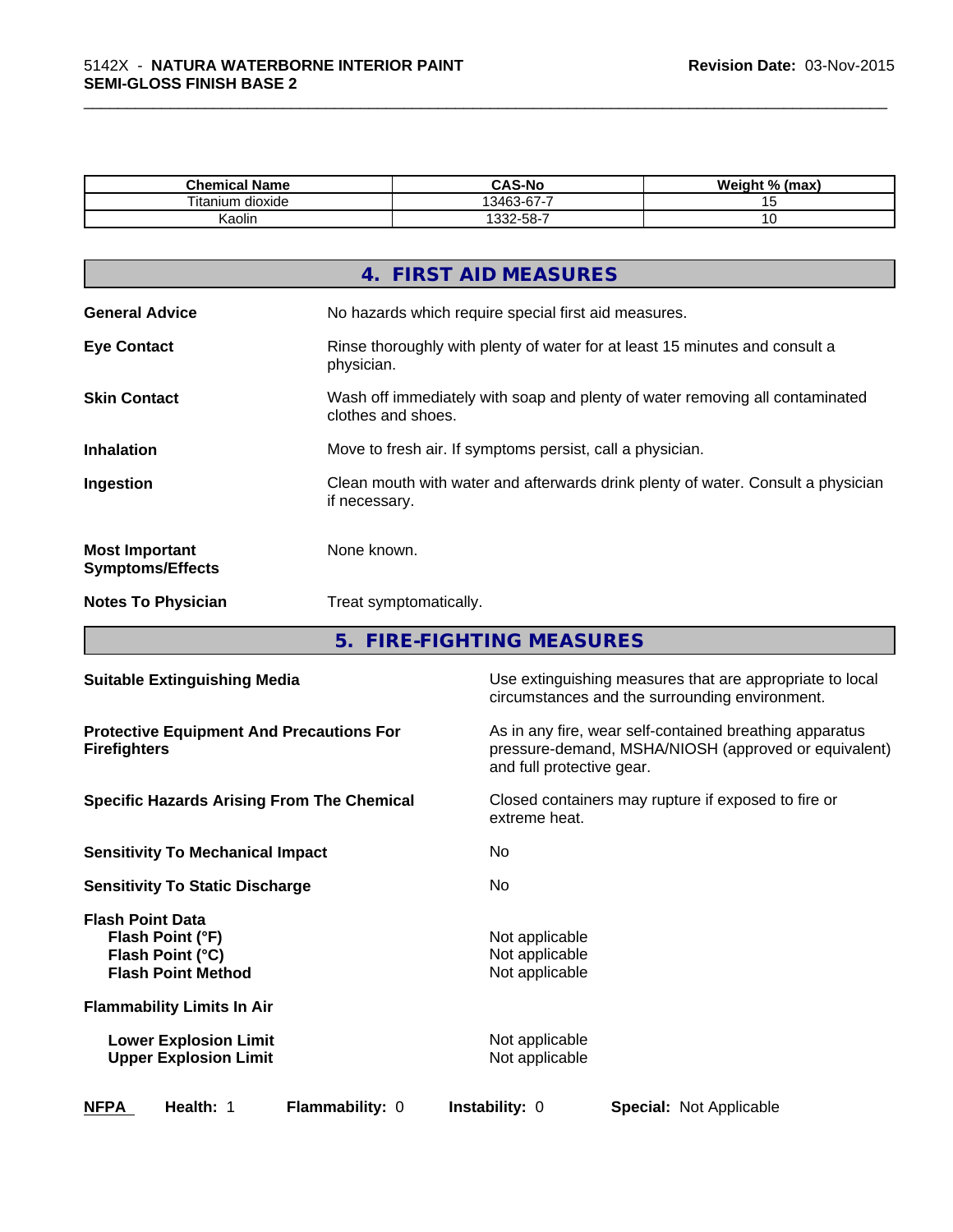#### **NFPA Legend**

- 0 Not Hazardous
- 1 Slightly
- 2 Moderate
- 3 High
- 4 Severe

*The ratings assigned are only suggested ratings, the contractor/employer has ultimate responsibilities for NFPA ratings where this system is used.*

\_\_\_\_\_\_\_\_\_\_\_\_\_\_\_\_\_\_\_\_\_\_\_\_\_\_\_\_\_\_\_\_\_\_\_\_\_\_\_\_\_\_\_\_\_\_\_\_\_\_\_\_\_\_\_\_\_\_\_\_\_\_\_\_\_\_\_\_\_\_\_\_\_\_\_\_\_\_\_\_\_\_\_\_\_\_\_\_\_\_\_\_\_

*Additional information regarding the NFPA rating system is available from the National Fire Protection Agency (NFPA) at www.nfpa.org.*

|                                  | 6. ACCIDENTAL RELEASE MEASURES                                                                                                                                                   |
|----------------------------------|----------------------------------------------------------------------------------------------------------------------------------------------------------------------------------|
| <b>Personal Precautions</b>      | Avoid contact with skin, eyes and clothing. Ensure adequate ventilation.                                                                                                         |
| <b>Other Information</b>         | Prevent further leakage or spillage if safe to do so.                                                                                                                            |
| <b>Environmental Precautions</b> | See Section 12 for additional Ecological Information.                                                                                                                            |
| <b>Methods For Clean-Up</b>      | Soak up with inert absorbent material. Sweep up and shovel into suitable<br>containers for disposal.                                                                             |
|                                  | 7. HANDLING AND STORAGE                                                                                                                                                          |
| <b>Handling</b>                  | Avoid contact with skin, eyes and clothing. Avoid breathing vapors, spray mists or<br>sanding dust. In case of insufficient ventilation, wear suitable respiratory<br>equipment. |
| <b>Storage</b>                   | Keep container tightly closed. Keep out of the reach of children.                                                                                                                |
| <b>Incompatible Materials</b>    | No information available                                                                                                                                                         |
|                                  | 8. EXPOSURE CONTROLS / PERSONAL PROTECTION                                                                                                                                       |

#### **Exposure Limits**

| <b>Chemical Name</b> | <b>ACGIH</b>                                 | OSHA                             |
|----------------------|----------------------------------------------|----------------------------------|
| Titanium dioxide     | 10 ma/m $^3$ - TWA                           | 15 mg/m $3$ - TWA                |
| Kaolin               | - TWA<br>$\angle$ mg/m <sup>3</sup> - $\sim$ | 15 mg/m <sup>3</sup> - TWA total |
|                      |                                              | $5 \text{ mg/m}^3$ - TWA         |

#### **Legend**

ACGIH - American Conference of Governmental Industrial Hygienists Exposure Limits OSHA - Occupational Safety & Health Administration Exposure Limits N/E - Not Established

**Engineering Measures** Ensure adequate ventilation, especially in confined areas.

| <b>Personal Protective Equipment</b> |                                                                                                                                     |
|--------------------------------------|-------------------------------------------------------------------------------------------------------------------------------------|
| <b>Eye/Face Protection</b>           | Safety glasses with side-shields.                                                                                                   |
| <b>Skin Protection</b>               | Protective gloves and impervious clothing.                                                                                          |
| <b>Respiratory Protection</b>        | In case of insufficient ventilation wear suitable respiratory equipment.                                                            |
| <b>Hygiene Measures</b>              | Avoid contact with skin, eyes and clothing. Remove and wash contaminated<br>clothing before re-use. Wash thoroughly after handling. |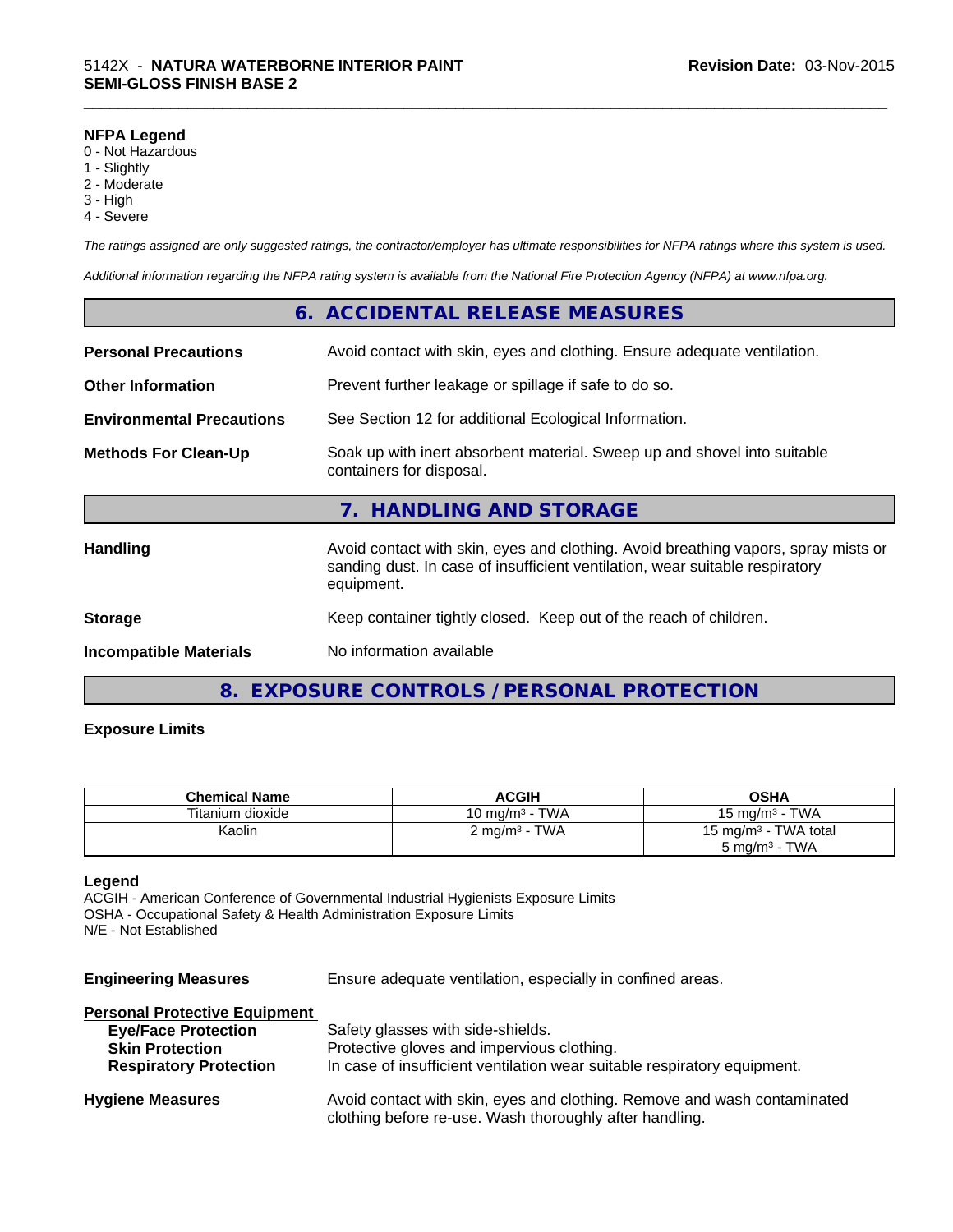# **9. PHYSICAL AND CHEMICAL PROPERTIES**

**Appearance** liquid **Odor** little or no odor **Odor Threshold No information available No information available Density (lbs/gal)** 9.8 - 10.1 **Specific Gravity** 1.17 - 1.21 **pH pH**  $\blacksquare$ **Viscosity (cps)** No information available **Solubility Note 2008 Note 2008 Note 2008 Note 2008 Note 2008 Note 2008 Note 2008 Note 2008 Note 2008 Note 2008 Note 2008 Note 2008 Note 2008 Note 2008 Note 2008 Note 2008 Note 2008 Note Water Solubility No information available No information available Evaporation Rate No information available No information available Vapor Pressure** No information available **Vapor Density Vapor Density No information available Wt. % Solids** 45 - 55 **Vol. % Solids** 35 - 45 **Wt. % Volatiles Vol. % Volatiles** 55 - 65 **VOC Regulatory Limit (g/L)** 0 **Boiling Point (°F)** 212 **Boiling Point (°C)** 100<br> **Preezing Point (°F)** 32 **Freezing Point (°F) Freezing Point (°C)** 0 **Flash Point (°F)**<br> **Flash Point (°C)**<br> **Flash Point (°C)**<br> **C Flash Point (°C)**<br> **Flash Point Method**<br> **Flash Point Method**<br> **Point Method**<br> **Point Method**<br> **Point Method Flash Point Method Flammability (solid, gas)** Not applicable<br> **Upper Explosion Limit** Not applicable<br>
Not applicable **Upper Explosion Limit Lower Explosion Limit Contract Accord Accord Accord Accord Accord Accord Accord Accord Accord Accord Accord Accord Accord Accord Accord Accord Accord Accord Accord Accord Accord Accord Accord Accord Accord Accord Accord Autoignition Temperature (°F)**<br> **Autoignition Temperature (°C)** No information available **Autoignition Temperature (°C) Decomposition Temperature (°F)** No information available **Decomposition Temperature (°C)** No information available<br> **Partition Coefficient (n-octanol/water)** No information available **Partition Coefficient (n-octanol/water)** 

\_\_\_\_\_\_\_\_\_\_\_\_\_\_\_\_\_\_\_\_\_\_\_\_\_\_\_\_\_\_\_\_\_\_\_\_\_\_\_\_\_\_\_\_\_\_\_\_\_\_\_\_\_\_\_\_\_\_\_\_\_\_\_\_\_\_\_\_\_\_\_\_\_\_\_\_\_\_\_\_\_\_\_\_\_\_\_\_\_\_\_\_\_

# **10. STABILITY AND REACTIVITY**

| <b>Reactivity</b>                         | Not Applicable                           |
|-------------------------------------------|------------------------------------------|
| <b>Chemical Stability</b>                 | Stable under normal conditions.          |
| <b>Conditions To Avoid</b>                | Prevent from freezing.                   |
| <b>Incompatible Materials</b>             | No materials to be especially mentioned. |
| <b>Hazardous Decomposition Products</b>   | None under normal use.                   |
| <b>Possibility Of Hazardous Reactions</b> | None under normal conditions of use.     |

**Product Information**

**Information on likely routes of exposure**

**Principal Routes of Exposure** Eye contact, skin contact and inhalation.

**Acute Toxicity**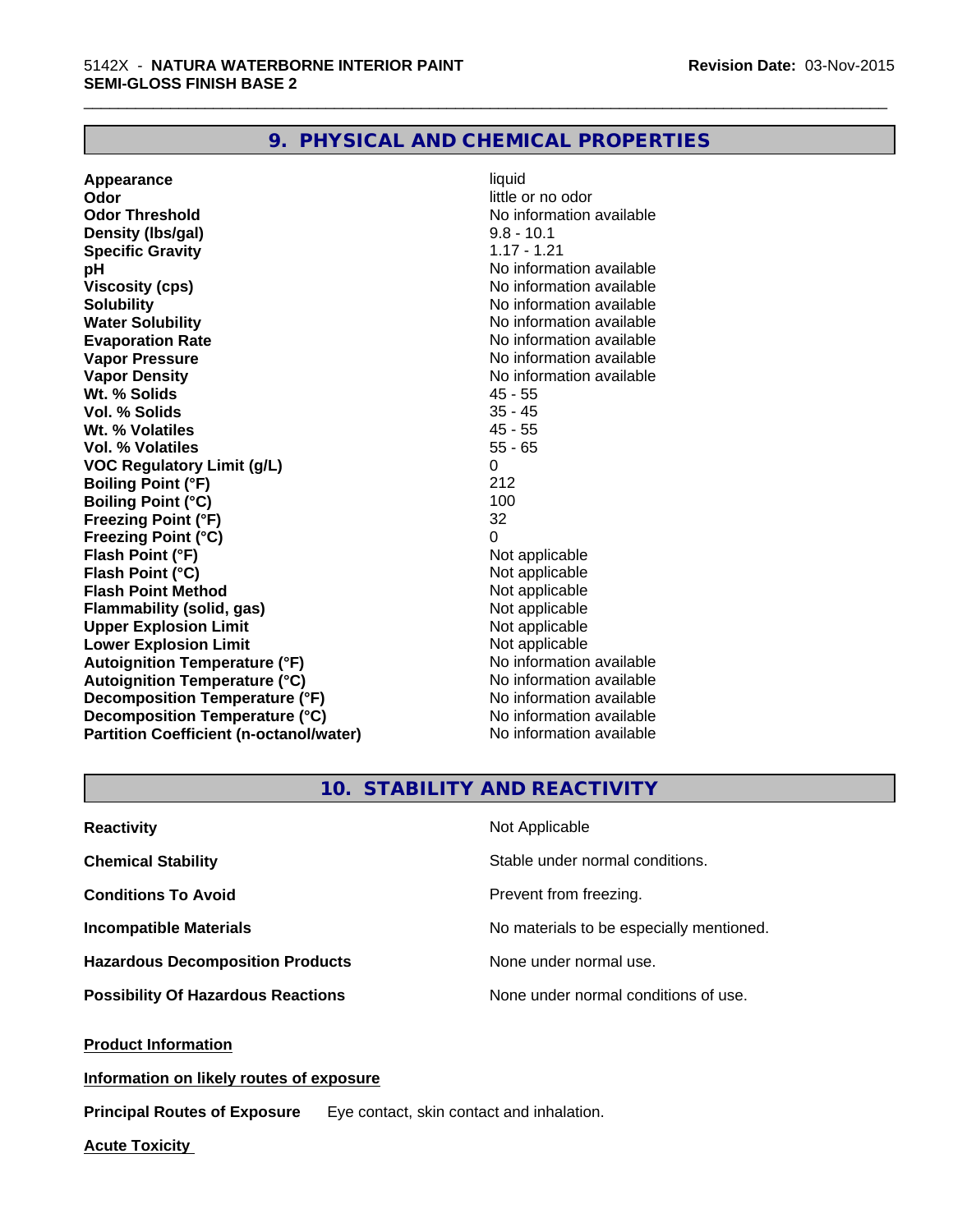| <b>Product Information</b>                                                                 | No information available                                                        |  |  |  |
|--------------------------------------------------------------------------------------------|---------------------------------------------------------------------------------|--|--|--|
| Information on toxicological effects                                                       |                                                                                 |  |  |  |
| <b>Symptoms</b>                                                                            | No information available                                                        |  |  |  |
| Delayed and immediate effects as well as chronic effects from short and long-term exposure |                                                                                 |  |  |  |
| Eye contact                                                                                | May cause slight irritation.                                                    |  |  |  |
| <b>Skin contact</b>                                                                        | Substance may cause slight skin irritation.                                     |  |  |  |
| <b>Inhalation</b>                                                                          | May cause irritation of respiratory tract.                                      |  |  |  |
| Ingestion                                                                                  | Ingestion may cause gastrointestinal irritation, nausea, vomiting and diarrhea. |  |  |  |
| Sensitization:                                                                             | No information available                                                        |  |  |  |
| <b>Neurological Effects</b>                                                                | No information available.                                                       |  |  |  |
| <b>Mutagenic Effects</b>                                                                   | No information available.                                                       |  |  |  |
| <b>Reproductive Effects</b>                                                                | No information available.                                                       |  |  |  |
| <b>Developmental Effects</b>                                                               | No information available.                                                       |  |  |  |
| <b>Target Organ Effects</b>                                                                | No information available.                                                       |  |  |  |
| <b>STOT - single exposure</b>                                                              | No information available                                                        |  |  |  |
| <b>STOT - repeated exposure</b>                                                            | No information available                                                        |  |  |  |
| Other adverse effects                                                                      | No information available.                                                       |  |  |  |
| <b>Aspiration Hazard</b>                                                                   | No information available                                                        |  |  |  |

#### **Numerical measures of toxicity**

**The following values are calculated based on chapter 3.1 of the GHS document**

**ATEmix (oral)** 88289 mg/kg

**Component** 

**Acute Toxicity** 

Titanium dioxide LD50 Oral: > 10000 mg/kg (Rat) LD50 Dermal:  $> 10000$  mg/m<sup>3</sup> (Rabbit) LC50 Inhalation (Dust):  $> 6.82$  mg/L (Rat, 4 hr.) Kaolin LD50 Oral: > 5000 mg/kg (Rat)

#### **Carcinogenicity**

*The information below indicateswhether each agency has listed any ingredient as a carcinogen:.*

| <b>Chemical Name</b>              | <b>IARC</b>              | <b>NTP</b> | <b>OSHA Carcinogen</b> |
|-----------------------------------|--------------------------|------------|------------------------|
|                                   | <br>2B<br>Possible Human |            | Listed                 |
| $- - -$<br>. dioxide<br>l itanium | Carcinogen               |            |                        |

• Although IARC has classified titanium dioxide as possibly carcinogenic to humans (2B), their summary concludes: "No significant exposure to titanium dioxide is thought to occur during the use of products in which titanium dioxide is bound to other materials, such as paint."

#### **Legend**

IARC - International Agency for Research on Cancer NTP - National Toxicity Program OSHA - Occupational Safety & Health Administration

**12. ECOLOGICAL INFORMATION**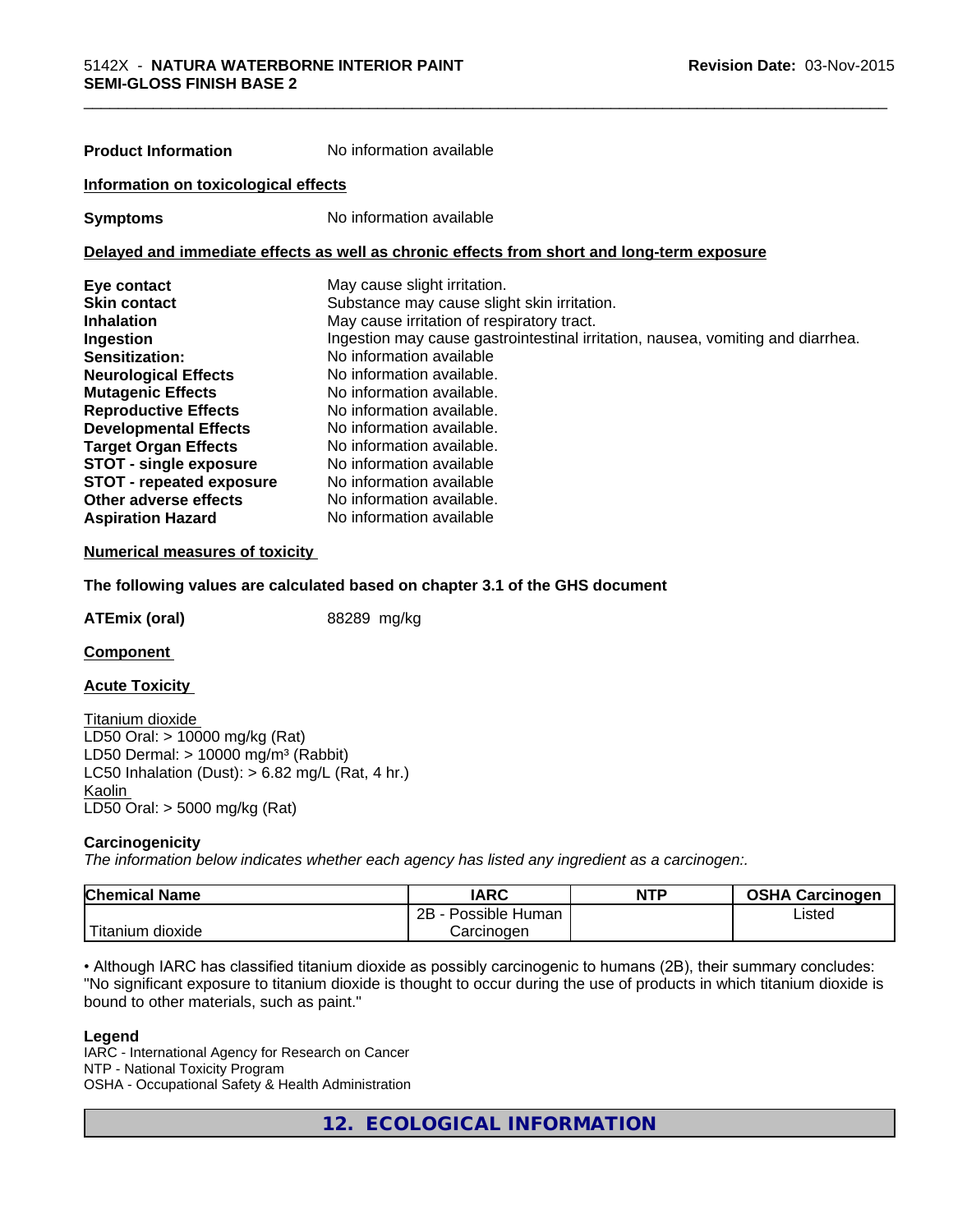\_\_\_\_\_\_\_\_\_\_\_\_\_\_\_\_\_\_\_\_\_\_\_\_\_\_\_\_\_\_\_\_\_\_\_\_\_\_\_\_\_\_\_\_\_\_\_\_\_\_\_\_\_\_\_\_\_\_\_\_\_\_\_\_\_\_\_\_\_\_\_\_\_\_\_\_\_\_\_\_\_\_\_\_\_\_\_\_\_\_\_\_\_

# **Ecotoxicity Effects**

The environmental impact of this product has not been fully investigated.

### **Product Information**

#### **Acute Toxicity to Fish**

No information available

### **Acute Toxicity to Aquatic Invertebrates**

No information available

#### **Acute Toxicity to Aquatic Plants**

No information available

#### **Persistence / Degradability**

No information available.

#### **Bioaccumulation / Accumulation**

No information available.

#### **Mobility in Environmental Media**

No information available.

#### **Ozone**

No information available

#### **Component**

# **Acute Toxicity to Fish**

Titanium dioxide  $LC50:$  > 1000 mg/L (Fathead Minnow - 96 hr.)

#### **Acute Toxicity to Aquatic Invertebrates**

No information available

#### **Acute Toxicity to Aquatic Plants**

No information available

|                              | 13. DISPOSAL CONSIDERATIONS                                                                                                                                                                                                           |  |
|------------------------------|---------------------------------------------------------------------------------------------------------------------------------------------------------------------------------------------------------------------------------------|--|
| <b>Waste Disposal Method</b> | Dispose of in accordance with federal, state, provincial, and local regulations.<br>Local requirements may vary, consult your sanitation department or<br>state-designated environmental protection agency for more disposal options. |  |
|                              | 14. TRANSPORT INFORMATION                                                                                                                                                                                                             |  |
| <b>DOT</b>                   | Not regulated                                                                                                                                                                                                                         |  |
| <b>ICAO/IATA</b>             | Not regulated                                                                                                                                                                                                                         |  |
| <b>IMDG/IMO</b>              | Not regulated                                                                                                                                                                                                                         |  |
|                              |                                                                                                                                                                                                                                       |  |

# **International Inventories**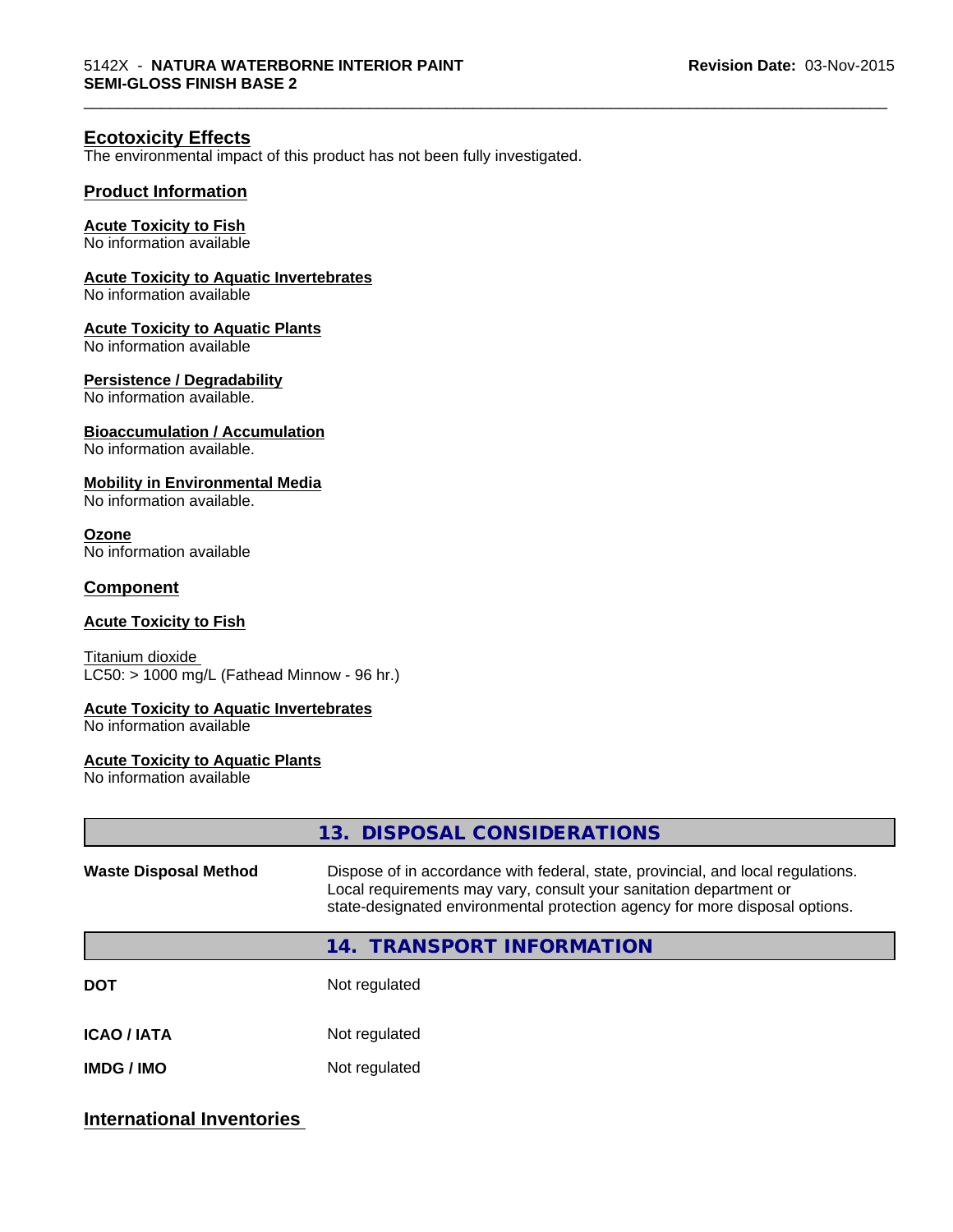| <b>TSCA: United States</b> | Yes - All components are listed or exempt. |  |
|----------------------------|--------------------------------------------|--|
| <b>DSL: Canada</b>         | No - Not all of the components are listed. |  |
|                            | One or more component is listed on NDSL.   |  |

# **Federal Regulations**

| SARA 311/312 hazardous categorization |    |  |
|---------------------------------------|----|--|
| Acute Health Hazard                   | Nο |  |
| <b>Chronic Health Hazard</b>          | No |  |
| Fire Hazard                           | Nο |  |
| Sudden Release of Pressure Hazard     | Nο |  |
| Reactive Hazard                       | No |  |

# **SARA 313**

Section 313 of Title III of the Superfund Amendments and Reauthorization Act of 1986 (SARA). This product contains a chemical or chemicals which are subject to the reporting requirements of the Act and Title 40 of the Code of Federal Regulations, Part 372:

\_\_\_\_\_\_\_\_\_\_\_\_\_\_\_\_\_\_\_\_\_\_\_\_\_\_\_\_\_\_\_\_\_\_\_\_\_\_\_\_\_\_\_\_\_\_\_\_\_\_\_\_\_\_\_\_\_\_\_\_\_\_\_\_\_\_\_\_\_\_\_\_\_\_\_\_\_\_\_\_\_\_\_\_\_\_\_\_\_\_\_\_\_

*None*

# **Clean Air Act,Section 112 Hazardous Air Pollutants (HAPs) (see 40 CFR 61)**

This product contains the following HAPs:

*None*

# **State Regulations**

# **State Right-to-Know**

| Chemical<br>.<br><b>Name</b> | . .<br>המח<br>ohueotte<br>wю<br>aunus <del>c</del> us | Jersev<br>Nev <sup>.</sup> | Pennsylvania |
|------------------------------|-------------------------------------------------------|----------------------------|--------------|
| l itanium<br>dioxide         |                                                       |                            |              |
| Kaolir                       |                                                       |                            |              |

#### **Legend**

X - Listed

# **16. OTHER INFORMATION**

**HMIS** - **Health:** 1 **Flammability:** 0 **Reactivity:** 0 **PPE:** - **HMIS Legend**

- 0 Minimal Hazard
- 1 Slight Hazard
- 2 Moderate Hazard
- 3 Serious Hazard
- 4 Severe Hazard
- \* Chronic Hazard

X - Consult your supervisor or S.O.P. for "Special" handling instructions.

*Note: The PPE rating has intentionally been left blank. Choose appropriate PPE that will protect employees from the hazards the material will present under the actual normal conditions of use.*

*Caution: HMISÒ ratings are based on a 0-4 rating scale, with 0 representing minimal hazards or risks, and 4 representing significant hazards or risks. Although HMISÒ ratings are not required on MSDSs under 29 CFR 1910.1200, the preparer, has chosen to provide them. HMISÒ ratings are to be used only in conjunction with a fully implemented HMISÒ program by workers who have received appropriate HMISÒ training. HMISÒ is a registered trade and service mark of the NPCA. HMISÒ materials may be purchased exclusively from J. J. Keller (800) 327-6868.*